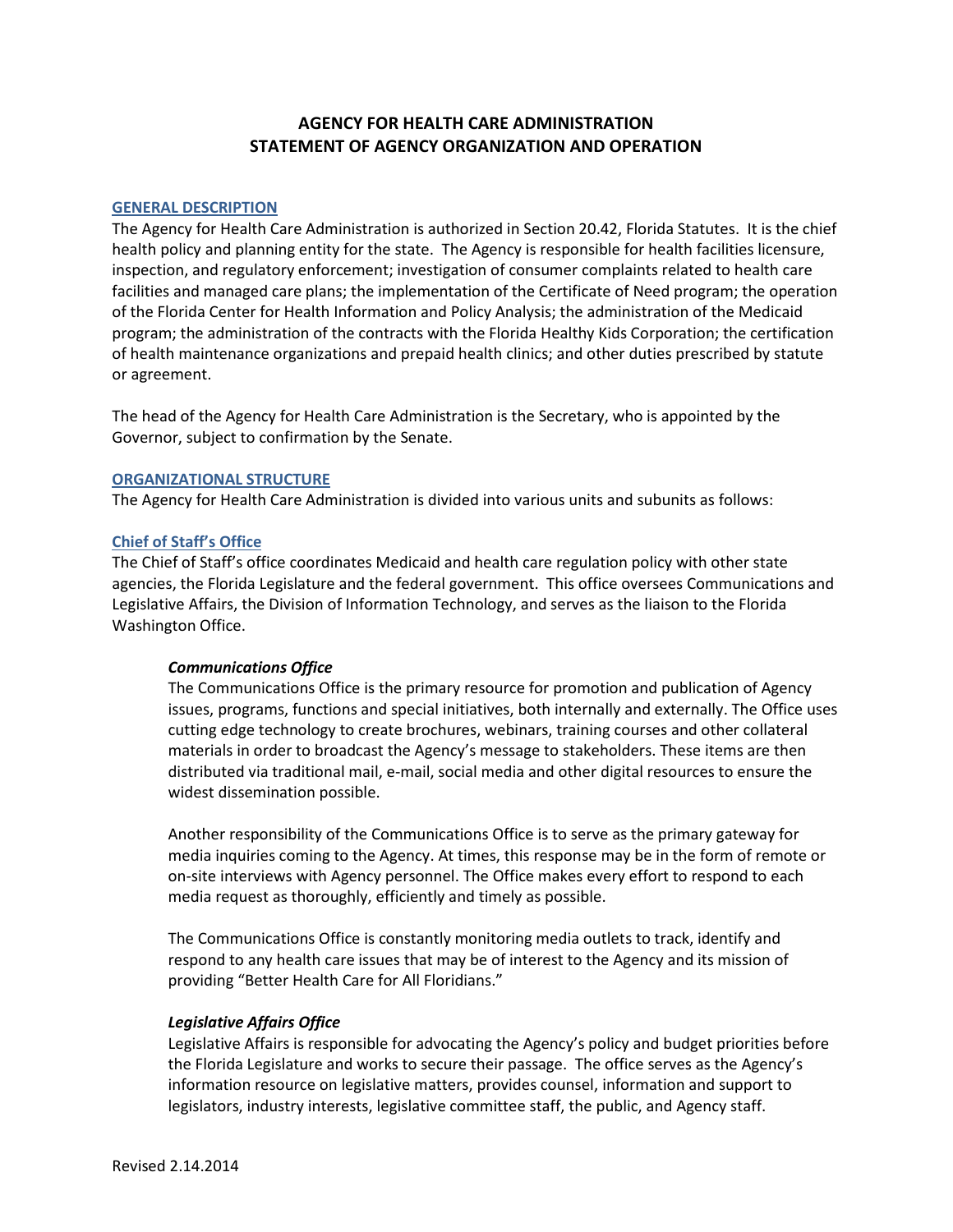Legislative Affairs works closely with the Governor's Office and other executive agencies throughout the legislative session, coordinates the formulation of the Agency's legislative agenda, and oversees all bill tracking, policy analysis, and matters related to legislative planning throughout the year. The office also serves as the contact point for constituent issues provided by legislators' offices.

## *Division of Information Technology*

Lead by the Agency's Chief Information Officer, the Division of Information Technology (IT) provides Agency enterprise-wide integrated system solutions and high-quality customer service to ensure the efficient utilization of technology resources and investments. IT consists of three business units: the Bureau of Application Development and Support, the Bureau of Customer Service and Support and the Bureau of IT Strategic Planning and Security.

## **Division of Operations**

The Division of Operations is headed up by the Deputy Secretary of Operations and is the Agency's business support unit. It assists the Agency with financial, personnel and support related functions.

## *Bureau of Financial Services*

The Bureau of Financial Services is responsible for financial, administrative and operational knowledge of the Agency, state and federal rules and regulations, and the legislative budget process. The bureau manages and directs all budget related activities for the Agency, including the development of the Agency's legislative budget requests; monitoring of appropriations assuring consistency with the Agency's financial plan, General Appropriations Act and legislative intent; and preparation of bi-weekly position and rate ledger reports; budget amendment and other budget related reports; and preparation of the Long Range Program Plan. The bureau serves as the Agency's budget liaison with the Executive Office of the Governor, Office of Policy and Budget, Senate and the House of Representatives. The bureau is also responsible for paying vendors; reimbursing state travelers; disbursing to other State agencies; receiving and depositing payments from facilities for license fees, assessments and fines; posting and reconciling accounting transactions; distributing the Agency's monthly financial reports; preparing financial statements for the Agency; maintaining accounting data; administering and reporting on grant funds; administering payment plans for accounts receivables; updating accounting information in the property subsystem; and administering the Agency's purchasing card program.

## *Bureau of Human Resources*

The Bureau of Human Resources is responsible for establishing and maintaining policies and procedures; processing personnel actions; directing the processing of payroll actions; and providing and coordinating professional development and supervisory training and employee training records.

## *Bureau of Support Services*

The Bureau of Support Services provides general services support to the Agency's staff, both at headquarters and the field offices. It is comprised of three sections. The Procurement Office administers all Agency contracts and purchases, including contract development, purchase order issuance, contract manager monitoring and training and purchasing card audits. The Facilities Unit is responsible for maintaining the Agency's Safety Program. Mailroom staff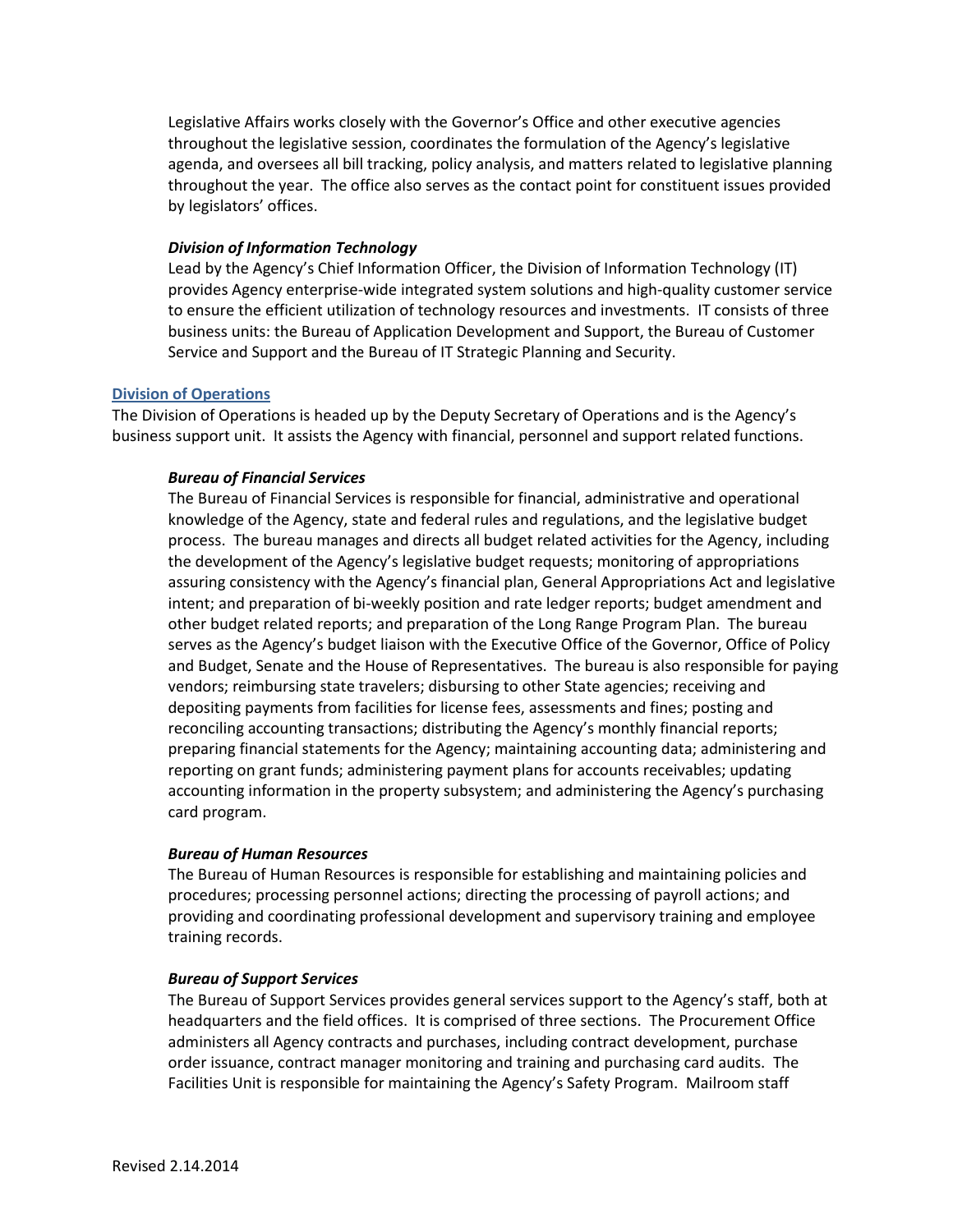handles all mail service functions for the Agency, as well as serving as the Agency's records management liaison officer.

## *Medicaid Third Party Liability Unit*

The Third Party Liability (TPL) Unit monitors the performance of the Florida TPL contractor, currently Affiliated Computer Services (ACS). TPL includes casualty recovery, estate recovery and Medicare and other third party payer recoveries.

## **Division of Health Quality Assurance**

The Division of Health Quality Assurance (HQA) is responsible for the regulation of 40 types of health care facilities and businesses (providers) and managed care organizations and more than 46,000 facilities/providers including health maintenance organization, nursing homes, hospitals, assisted living facilities, home health agencies, health care clinics, clinical laboratories, and others. Duties include:

- state licensure, federal certification, and criminal background checks for owners, operators and certain health care provider staff;
- routine and complaint inspections and plans and construction reviews for certain facilities;
- consumer and public information regarding health care facilities including licensure and inspection information to the public and public record requests;
- financial reviews and analysis for licensure and regulatory assessments; and
- managed care regulation, including network verification licensure, complaint investigations, subscriber grievance review, Medicaid managed care organizations, and Medicaid health plan contract compliance monitoring.

As part of its duties, HQA assists in the operation of ESF8 (Health and Medical) at the state's Emergency Operations Center and is the state survey agency for federal certification activities. The division contains the following bureaus:

# *Bureau of Health Facility Regulation*

The Bureau of Health Facility Regulation is comprised of six units, Hospital and Outpatient Services, Long Term Care, Assisted Living, Home Care, Clinical Laboratory and Health Care Clinic, which manage state licensure, registration and federal certification requirements for 27 different facilities and providers. The mission of the bureau is to provide for the health, safety and well-being of individuals through effective regulatory and remedial activities including directive measures (standards, targets, guidelines, and other requirements), surveillance and assessment of performance through audits, inspections, investigations, etc., enforcement actions and sanctions, and collaboration with state and federal health and regulatory partners. The bureau also serves as a resource for inquiries from the community and government leaders and maintains facility-related data that is available for consumers, researchers, and policy makers.

# *Bureau of Managed Health Care*

This Bureau of Managed Health Care administers regulatory oversight and monitoring of commercially licensed and Medicaid managed care organizations, including behavioral health organizations and subcontracted behavioral health organizations to ensure that recipients and subscribers receive quality health care services. It conducts quality assurance surveys, onsite and desk reviews in addition to investigating complaints against managed care organizations and overseeing national accreditation surveys. The bureau also reviews applications for commercial health maintenance organizations, Medicaid managed care organizations and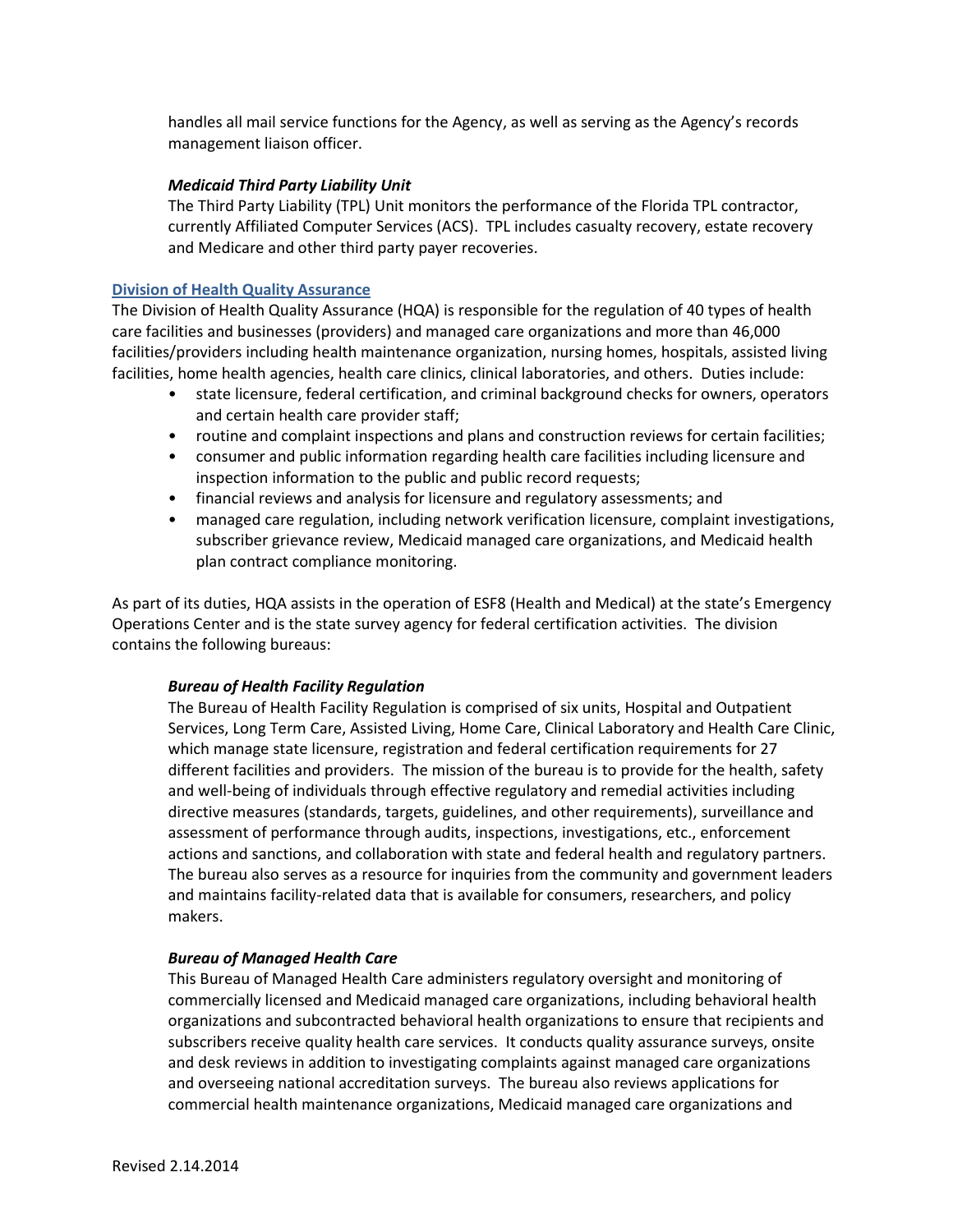prepaid health clinics. The bureau provides professional and technical assistance to consumers and providers and works in conjunction with the Division of Medicaid to implement the rules, policies and procedures of the Medicaid program. Through the Subscriber Assistance Program, it handles the external grievance process for managed care subscribers whose complaints are not resolved to their satisfaction by their commercial or Medicaid HMOs. In regard to Workers' Compensation, the Bureau is responsible for initial authorization of managed care arrangements, annual surveys and annual authorization of plan expansions. The Contract Management Unit oversees the contract for the Provider Dispute Resolution Program and manages the administration of the Health Care Responsibility Act.

## *Bureau of Field Operations*

Through eight Field Offices, the Bureau conducts health care facility and services inspections for all facilities and services licensed or otherwise regulated by the Agency. It also conducts surveys for all providers certified by the Centers for Medicaid and Medicare Services. The Bureau's Complaint Administration Unit is responsible for the intake and referral to the field offices for the inspections related to consumer complaints and is responsible for oversight of the Agency's Complaint and Information Call Center. The Survey and Certification Support Branch is responsible for staff and provider training, quality assurance activities and assures compliance with the federal data requirements.

## *Bureau of Central Services*

The Bureau of Central Services manages responsibilities that support other bureaus in the Division with shared functions. The Bureau is comprised of four units: Background Screening, Financial Analysis, Central Intake and Systems Management. The Background Screening Unit manages the background screening activities for regulated providers as well as the maintenance and operation of the Care Provider Background Screening Clearinghouse. The Financial Analysis Unit manages the hospital financial data collection and analysis and conducts financial reviews of regulated providers to determine ability to operate. Central Intake maintains the Division's initial intake of mail, scanning, electronic document management, and approvals for access to Online Licensing. The Systems Management Unit is responsible for data reporting and quality analysis, system support and training, licensure eligibility verification of regulated providers and controlling interests, and Agency strategic planning.

# *The Office of Plans and Construction*

Through three offices located in Tallahassee, Orlando and Miami, the Office of Plans and Construction is responsible for ensuring that hospitals, nursing homes, ambulatory surgical centers and Intermediate Care Facilities for the Developmentally Disabled (ICF/DD) are physically safe, functional, and provide appropriate, building code-compliant shelter for patients and residents. With state licensed architects, engineers and other specially trained personnel, the Office reviews and approves facility plans and specifications and conducts inspections of the construction to ensure state and federal regulatory requirements are met. The Office also performs architectural reviews for Certificate of Need requests.

# *Florida Center for Health Information and Policy Analysis (Florida Center)*

The Florida Center is responsible for collecting, compiling, coordinating, analyzing and disseminating health related data and statistics for the purpose of developing public policy and promoting the transparency of consumer health care information through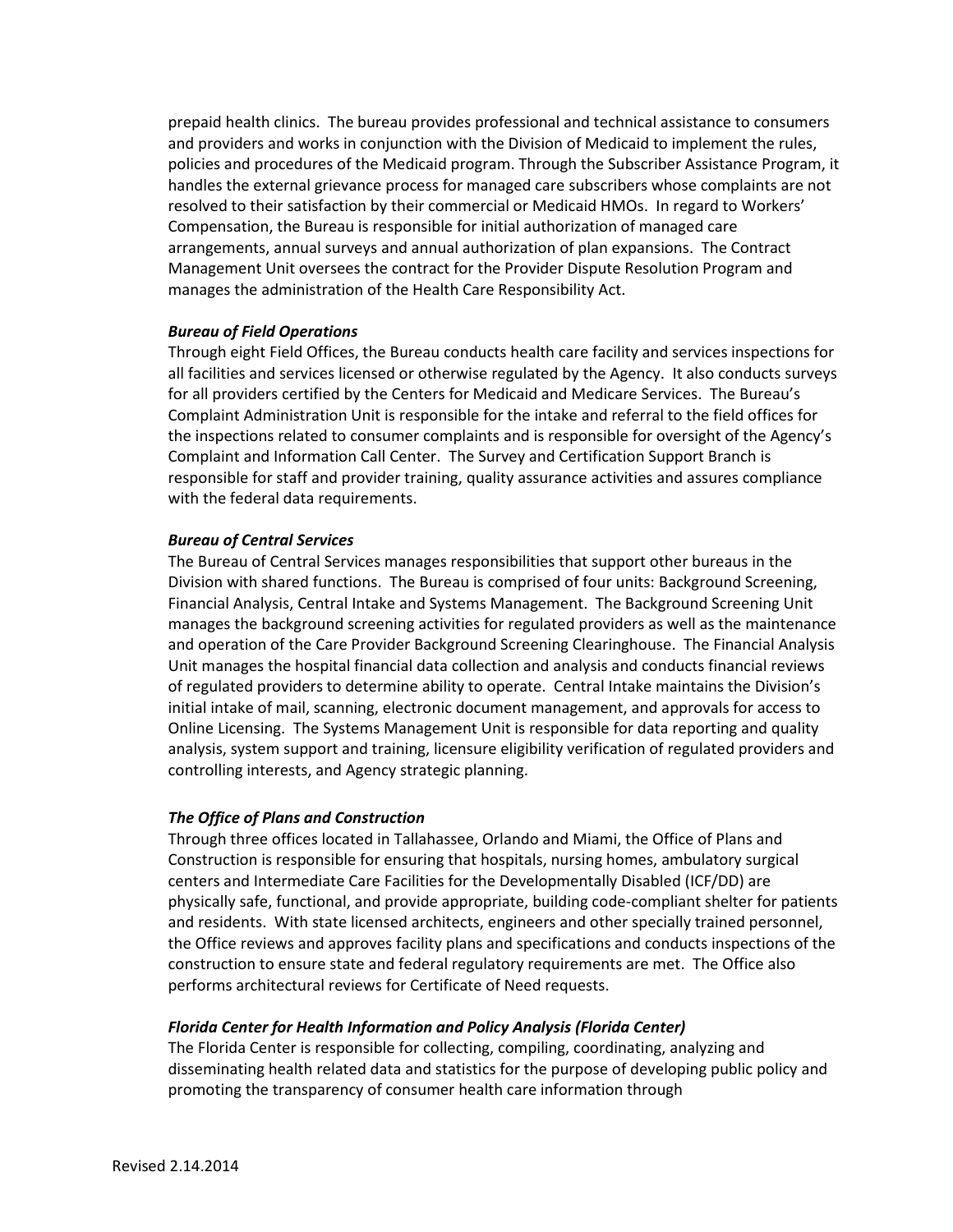www.FloridaHealthFinder.gov. The Florida Center is responsible for the implementation of statewide plans for health information exchange and electronic health records adoption funded by the HiTech Act of 2009. The Florida Center is also responsible for collecting adverse incident reports from hospitals, ambulatory surgery centers, health maintenance organizations, nursing homes and assisted living facilities.

The Florida Center also includes the Certificate of Need (CON) program, which is a regulatory process that requires certain health care providers to obtain state approval before offering new or expanded services or making major capital expenditures. In Florida, CONs are required for the initial licensure of a hospice, skilled nursing facility, Intermediate Care Facilities for the Developmentally Disabled (ICF/DD), or hospital. Certain hospital specialty services are also subject to CON review. The CON process is intended to help ensure that new services proposed by health care providers are needed for quality patient care within a particular region or community.

### **Division of Medicaid**

The Division of Medicaid directs all Medicaid program planning and development activities. It plans, develops, organizes and monitors program planning, coverage and reimbursement policies and oversees provider and consumer relations. Additionally, the Division administers the Medicaid fiscal agent contract and formulates long-term plans for service delivery. It contains the following:

#### *Assistant Deputy Secretary for Medicaid Finance*

The Assistant Deputy Secretary for Medicaid Finance is the Medicaid Chief Financial Officer and is responsible for the Bureaus of Medicaid Program Analysis, Medicaid Program Finance, and Medicaid Contract Management.

#### *Bureau of Medicaid Program Analysis*

This bureau is responsible for data analysis, setting rates for health plans reimbursed on a capitated basis, managing risk adjustment payments and processes, calculating cost effectiveness and budget neutrality for all 1915(b) and 1115 waivers, performing audits on nursing home cost reports, and managing the Medicaid Encounter Data System.

#### *Bureau of Medicaid Program Finance*

This bureau develops and monitors the Medicaid budget, forecasts Medicaid caseloads and expenditures, coordinates the preparation of legislative budget requests, develops Medicaid cost reimbursement plans for nursing homes and hospitals, and calculates the impact of federal program changes on the Florida Medicaid program.

#### *Bureau of Medicaid Contract Management*

This bureau monitors all activities of the Medicaid fiscal agent for compliance with the contract agreement, all federal mandates, state rules and regulations; coordinates eligibility information transfer between the FLORIDA system and Florida Medicaid Management Information System; assists Medicaid providers in claims resolution; and manages and coordinates Florida Medicaid HIPAA activities in conjunction with the HIPAA Privacy and Security Compliance Office. It is also responsible for assisting providers with enrollment into the Medicaid program and all systems hardware and software processes, changes and additions.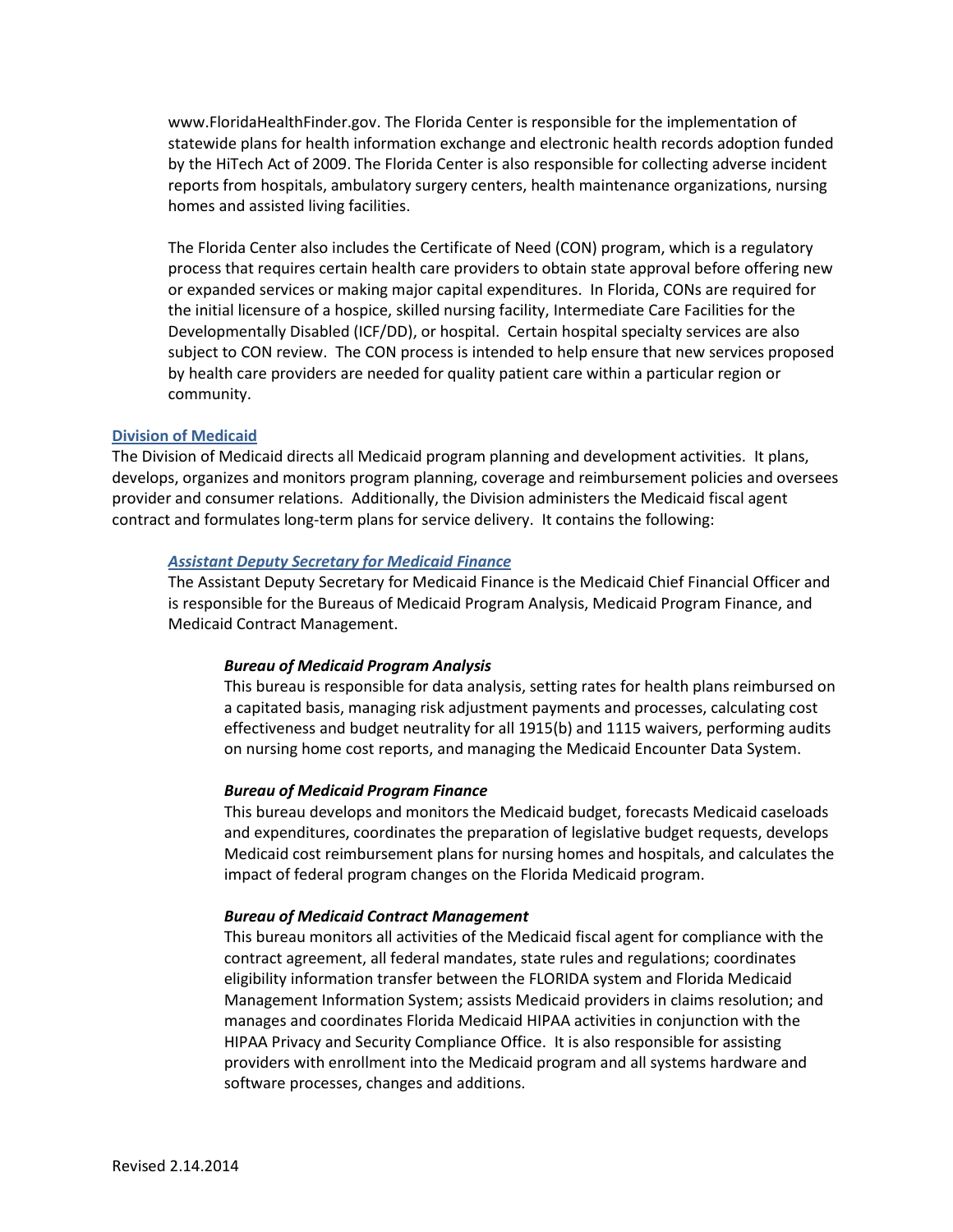## *Assistant Deputy Secretary of Medicaid Operations*

The Assistant Deputy Secretary for Medicaid Operations is responsible for the Bureaus of Medicaid Services and Pharmacy Services, and the Performance, Evaluation and Research Unit.

## *Bureau of Medicaid Services*

The Bureau of Medicaid Services is responsible for the development, coordination and implementation of Medicaid program policies and procedures and administration of the program's medical authorization functions. It is responsible for the development and maintenance of the Medicaid State Plan, administrative rules and manuals. It coordinates policy development with other departmental entities and health care organizations. It prepares federal Medicaid waivers, prepares budget justifications for program issues, and analyzes the impact of new and amended state and federal laws and rules.

## *Bureau of Pharmacy Services*

The Bureau of Pharmacy Services is responsible for administration, management and oversight of the Medicaid Pharmacy Services program. This includes policy development and implementation, including oversight of advisory bodies, the Pharmaceutical and Therapeutics and Drug Utilization Review committees. The Bureau manages the Medicaid Preferred Drug List and undertakes rule making necessary to optimize drug therapy for Medicaid beneficiaries by ensuring access to pharmaceuticals that are clinically efficient, cost effective, and produce desired outcomes.

## *Performance, Evaluation, and Research Unit*

The unit is responsible for coordinating quality standards for Medicaid health care programs. Specific duties include the establishment and analysis of managed care performance measures, contract management of the External Quality Review Organization, maintenance of the state's Medicaid Quality Assessment and Improvement Strategy, and management of the Children's Health Insurance Program Reauthorization Act grant. The unit has oversight responsibility on the research and production of several annual publications including the Maternal Infant and Child Health Status Indicators Report, the annual KidCare Evaluation Report, and the Medicaid consumer satisfaction survey report. The unit oversees the federally mandated evaluations of several waiver programs including family planning, the Medicaid managed care pilot, and the MEDS-AD waiver. In addition to waiver evaluations, the office sponsors research in other areas including long-term care and aging policy, women and children's issues, and behavioral and mental health issues that impact Medicaid.

## *Assistant Deputy Secretary for Medicaid Health Systems*

The Assistant Deputy Secretary for Medicaid Health Systems is responsible for the Bureaus of Health Systems Development, the 11 Medicaid Field Offices, and the Choice Counseling Unit.

#### *Bureau of Medicaid Health Systems Development*

This Bureau is responsible for managed care policy development, the approval of health plan applications and contract management for various Medicaid managed care programs including: Medicaid health maintenance organizations, the MediPass program, disease management programs, pediatric emergency room diversion program,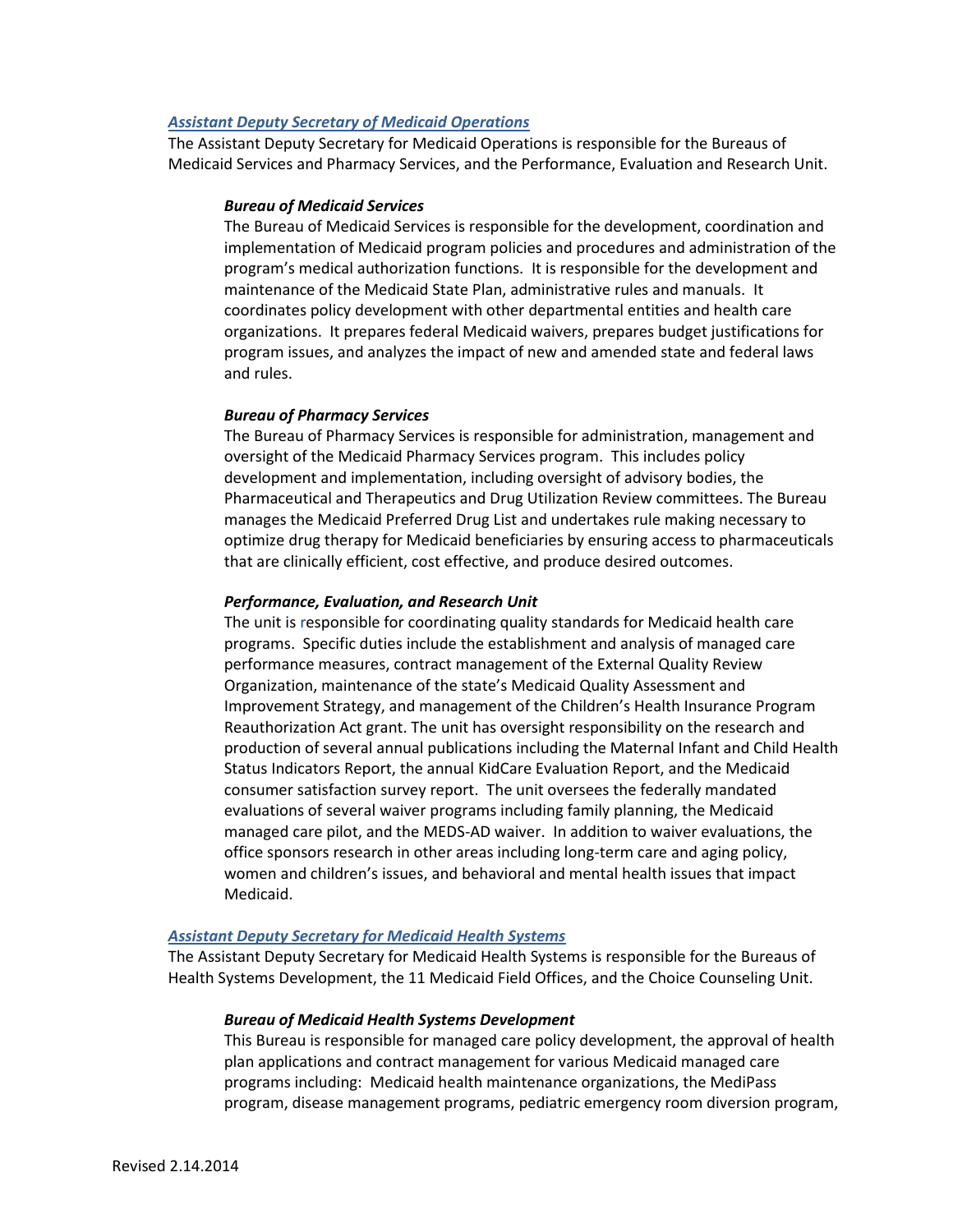minority physician networks, provider service networks, prepaid dental health plans, and Medicaid exclusive provider organizations. The Bureau develops and implements Medicaid managed care program policies, procedures, waivers, administrative rules, manuals and budget issues.

# *Bureau of Medicaid Field Operations*

The 11 field offices monitor the implementation of Medicaid policies and procedures; provide technical assistance, consultation and training to providers, governmental agencies and community organizations; assist in the recruitment and retention of Medicaid providers; contract with community transportation coordinators; and coordinate the primary care case management (MediPass) program; and assist Medicaid enrollees and providers with issues related to Medicaid services.

## *Choice Counseling Unit*

The Choice Counseling Unit oversees the comprehensive beneficiary Choice Counseling program. Through the Choice Counseling efforts, recipients are assisted by specially trained staff in choosing a health plan that best meets their individual needs. The Choice Counseling program offers a myriad of ways for recipients to access this service and offers special services for the disabled and recipients with special health care needs. The Choice Counseling Unit also oversees the Medicaid enrollment broker contract.

## **The Office of the Inspector General**

The Inspector General works to provide a central point for coordination of, and responsibility for, activities that promote accountability, integrity, and efficiency in government and ensures that the Agency's programs and services comply with all applicable laws, policies and procedures in accordance with Section 20.055, 112.3187 through .3189, and 112.3195, Florida Statutes. In addition to these duties, the Inspector General is responsible for the oversight of the Office of Medicaid Integrity (MPI), which is authorized by Section 409.913, Florida Statutes. MPI audits and investigates Medicaid providers suspected of overbilling or defrauding Florida's Medicaid program, recovers overpayments, issues administrative sanctions and refers cases of suspected fraud for criminal investigation. The Inspector General's Office contains the following sub-units:

## *Investigations Section*

The Investigations Section conducts, supervises and coordinates investigations or inquiries designed to detect and prevent fraud, waste, misconduct, mismanagement and other abuses within the Agency. It conducts internal investigations of Agency employees regarding alleged violations of policies, procedures, rules or laws. Complaints may originate from the Office of Chief Inspector General (Whistle-blower complaints), Comptroller's "Get Lean" Hotline, Agency management, Agency employees, other state or federal agencies, health care facilities and/or practitioners, or law enforcement entities.

## *Internal Audits*

Internal Audit functions as an independent and objective assurance and consulting entity with the purpose of adding value to improve the operations of the Agency. It accomplishes this function by conducting an annual risk assessment of the Agency, reviews, audits, management consulting engagements and business control self-assessments.

## *Office of Medicaid Program Integrity*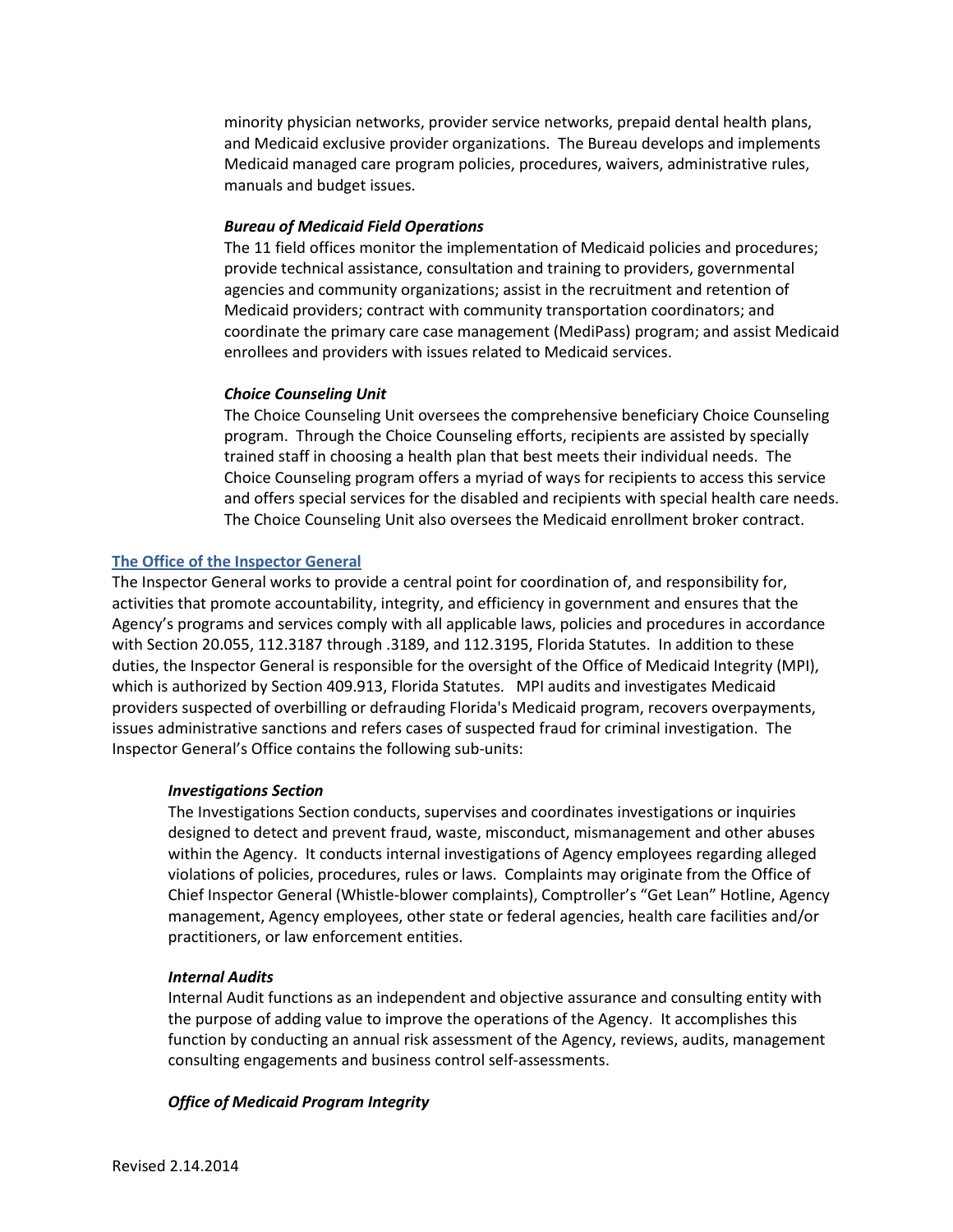Medicaid Program Integrity is responsible for overseeing the activities of Medicaid recipients and Medicaid providers and their representatives to ensure that fraudulent and abusive behavior and neglect of recipients occur to the minimum extent possible. The Office identifies and recovers overpayments made to Medicaid providers and imposes sanctions as appropriate. These actions are accomplished through detection analyses, fraud and abuse prevention activities, audits and investigations, imposition of sanctions, and by making investigative referrals to the Medicaid Fraud Control Unit of the Office of the Attorney General, to the Department of Health and to other regulatory and investigative agencies.

## *HIPAA Privacy and Security Compliance Office*

The HIPAA Office advises and assists the Agency in its HIPAA Privacy Rule compliance efforts and assists Medicaid beneficiaries in exercising their access rights under HIPAA by reviewing record requests for HIPAA compliance; responding to requests concerning Medicaid claims data from past and present beneficiaries; documenting and assisting in the mitigation of complaints against the Agency for HIPAA violations; supervising privacy and security training for all Agency employees; and serving as the Agency's point of contact for HIPAA-related investigations or audits by the U.S. Department of Health and Human Services, Office of Civil Rights.

## **The Office of the General Counsel**

The General Counsel's Office (GCO) is managed by the General Counsel. The General Counsel is the chief legal officer of the Agency, is a member of the Agency Management Team, and advises the Secretary and the Agency Management Team on all legal issues relating to the Agency. The General Counsel supervises the Deputy General Counsel and all OGC section leaders, except the Agency Clerk who is supervised by the Deputy General Counsel.

The GCO provides legal advice and representation for the Agency on all legal matters, including: licensure and regulation of health care facilities; regulation of managed care plans; administration of the Medicaid state plan; recovery of Medicaid overpayments due to abuse or third party liability; and, civil litigation related to various Agency programs. The office of the Agency Clerk's Office and the Public Records Office are also managed by the Office of the General Counsel. The GCO has seven sections:

## *Agency Clerks Office*

The Agency Clerk's Office (ACO) receives all requests for hearing and other documents filed with the Agency; reviews all requests for hearing and grants or denies such requests based on their timeliness and legal sufficiency; rules on various motions and requests filed with the Agency; processes and mails all Final Orders issued by the Agency; prepares the record indices and records for every Agency case that is appealed; and, oversees the Agency's Public Records Office. The Agency Clerk is responsible for implementing the provisions of Chapters 119 and 120, Florida Statutes, and Chapter 28, Florida Administrative Code.

## *The Appellate Section*

The Appellate Section is responsible for handling and/or monitoring all Agency appeals cases filed in the Florida District Courts of Appeal, Florida Supreme Court, and Eleventh Circuit Court of Appeals. The Appellate Section is also responsible for advising Agency clients and attorneys in the General Counsel's Office on issues related to appeals.

## *The Facilities Section*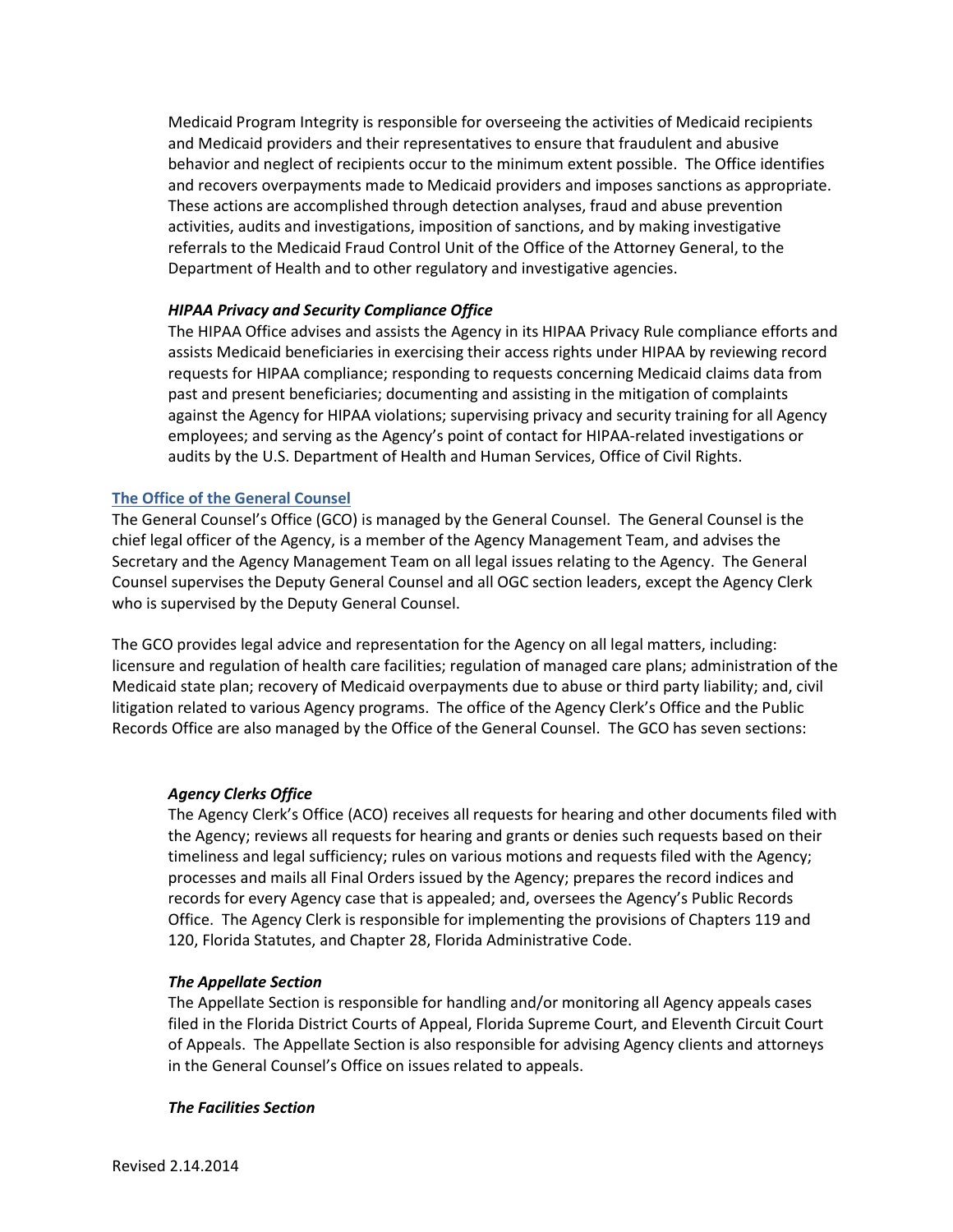The Facilities Section provides legal representation to the Agency's Division of Health Quality Assurance.. Their representation consists of appearing on behalf of the Agency on licensure and regulation matters, which includes: licensure and fine actions, Certificate of Need actions, administrative rule actions, and bankruptcy actions. In addition, the facilities attorneys prepare bill analysis, draft responses to petitions for declaratory statements, waivers and variances, respond to public records requests, conduct administrative rule reviews, provide representation to Agency employees at depositions, and provide other advice and counsel on HQA legal matters.

## *The Litigation Section*

The Litigation Section represents and defends the Agency throughout Florida in federal district court and state circuit court. Representation includes such matters as putative class actions; federal constitutional claims (spending clause and equal rights); alleged violations of the federal Medicaid Act; alleged violations of Florida's Medicaid Act; and others.

## *The Medicaid Section*

The Medicaid Section provides guidance about improvements to programmatic aspects of Medicaid operations as well as procedural recommendations to improve the likelihood of success should the Agency's actions be challenged in court. The attorneys represent the Agency in Medicaid-related litigation before administrative tribunals. The attorneys are involved in litigation resulting from record reviews (audits) performed by the Agency or contracted vendors related to the recovery of overpayments from providers, protests related to public procurement activities, and challenges to Agency rules. Additionally, litigation can result from actions taken by the Division of Medicaid or the Bureau of Medicaid Program Integrity related to the provider's enrollment status (termination from the program), real-time reviews of claims for reimbursement (pre-payment reviews), the withholding of reimbursements upon evidence of fraud, or other complaints by providers, recipients, or advocacy groups.

## *The Medicaid Managed Care Section*

The Medicaid Managed Care Section provides counsel in all matters relating to managed care for the Agency. This begins with the reorientation of the Agency around managed care and ranges from procurements related to managed care, contract management, litigation, compliance with federal law and the ongoing work with the federal waivers granted by CMS, any expansion of Medicaid enrollment which could potentially occur due to the Affordable Care Act, and legislative support.

## *Rules Coordinator*

The Rules Coordinator provides legal guidance and recommendations to the Agency's divisions regarding the rulemaking process. The Agency's rulemaking activities are reviewed and tracked to ensure compliance with the relevant statutes and rules.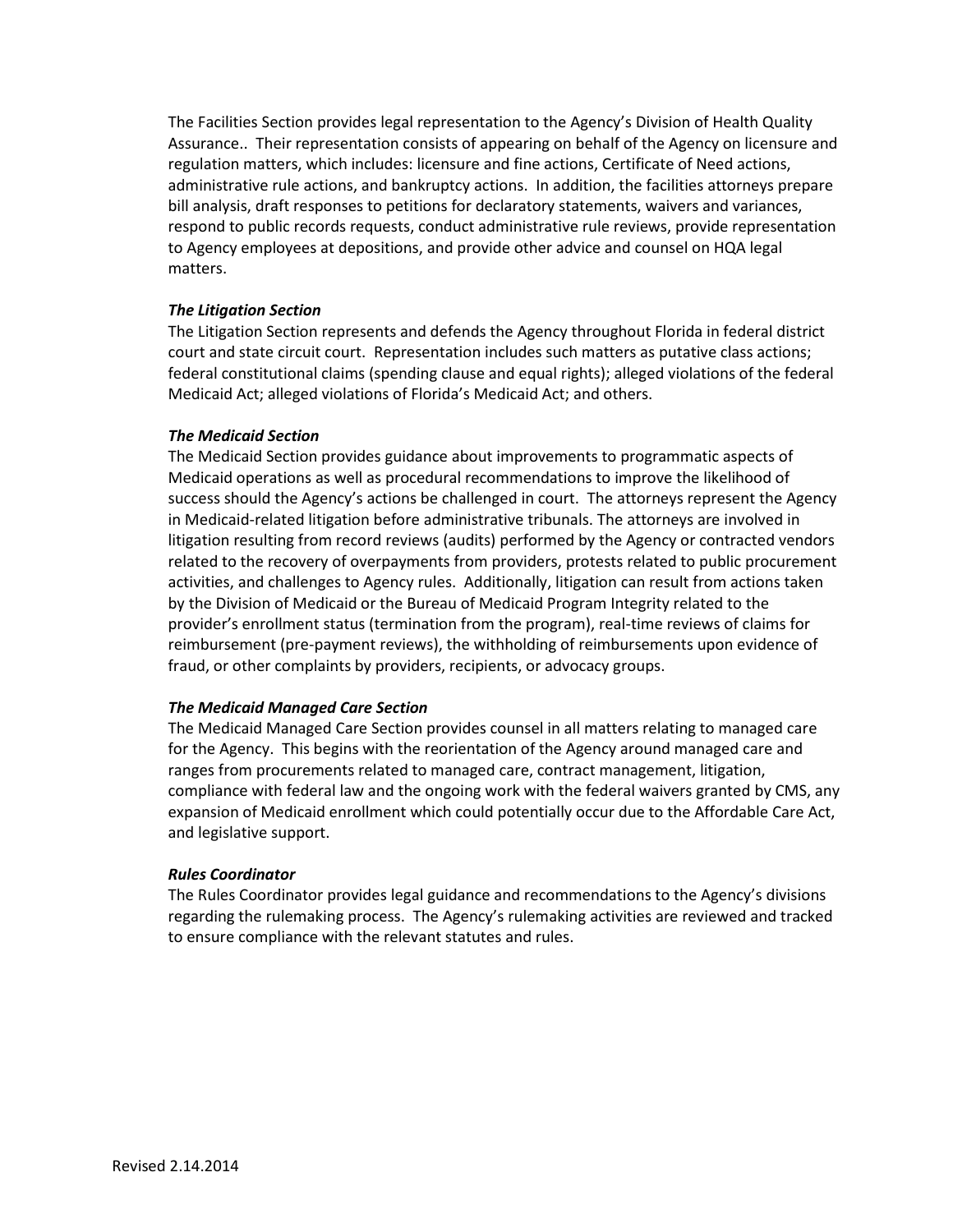## **Obtaining Public Records**

Public records, such as publications, documents, forms, applications for licenses, permits and other similar certifications or rights granted by the agency, or other information, may be obtained by contacting the Public Records Office at:

Public Records Office 2727 Mahan Drive, Mail Stop #3 Tallahassee, Florida 32308-5403 (850) 412-3688 (Tel.) (850) 921-0158 (Fax) [PublicRecordsReq@ahca.myflorida.com](mailto:PublicRecordsReq@ahca.myflorida.com)

## **Agency Clerk**

## *Contact Information*

The name, position, mailing address, telephone number, and e-mail address of the current Agency Clerk is:

Richard J. Shoop, Agency Clerk 2727 Mahan Drive, Mail Stop #3 Tallahassee, Florida 32308 (850) 412-3671 (Tel.) (850) 921-0158 (Fax) [Richard.Shoop@ahca.myflorida.com](mailto:Richard.Shoop@ahca.myflorida.com)

# *Duties and Responsibilities*

The duties and responsibilities of the Agency Clerk are listed above under the General Counsel section of the Agency's Statement of Organization and Operation.

## *Filing documents*

Petitions for hearing and other pleadings filed pursuant to the administrative process of Chapter 120, Florida Statutes may be filed with the Agency by U.S. mail or courier sent to the Agency Clerk at the address listed above, by hand delivery at 2727 Mahan Drive, Ft, Knox Building #3, Tallahassee, Florida 32308, by facsimile transmission to (850) 921-0158, or by electronic filing through the Agency's website at [http://apps.ahca.myflorida.com/Efile](http://apps.ahca.myflorida.com/efile). All pleadings filed with the Agency shall meet the requirements of Rule 28-106.104, Florida Administrative Code, as well as the requirements of Rules 28-106.201 or 28-106.2015, Florida Administrative Code (whichever is applicable), in the case of petitions for hearing. The filing date for documents filed by facsimile or electronic transmission shall be the date the Agency Clerk receives the complete document. Documents filed by facsimile or electronic transmission after 5:00 pm shall be deemed to have been filed as of 8:00 a.m. on the next regular business day. A document shall be filed by only one method (e-file, facsimile, courier, hand-delivery, or U.S. mail) and shall not be filed multiple times. A duplicate filing will not be docketed and will be destroyed.